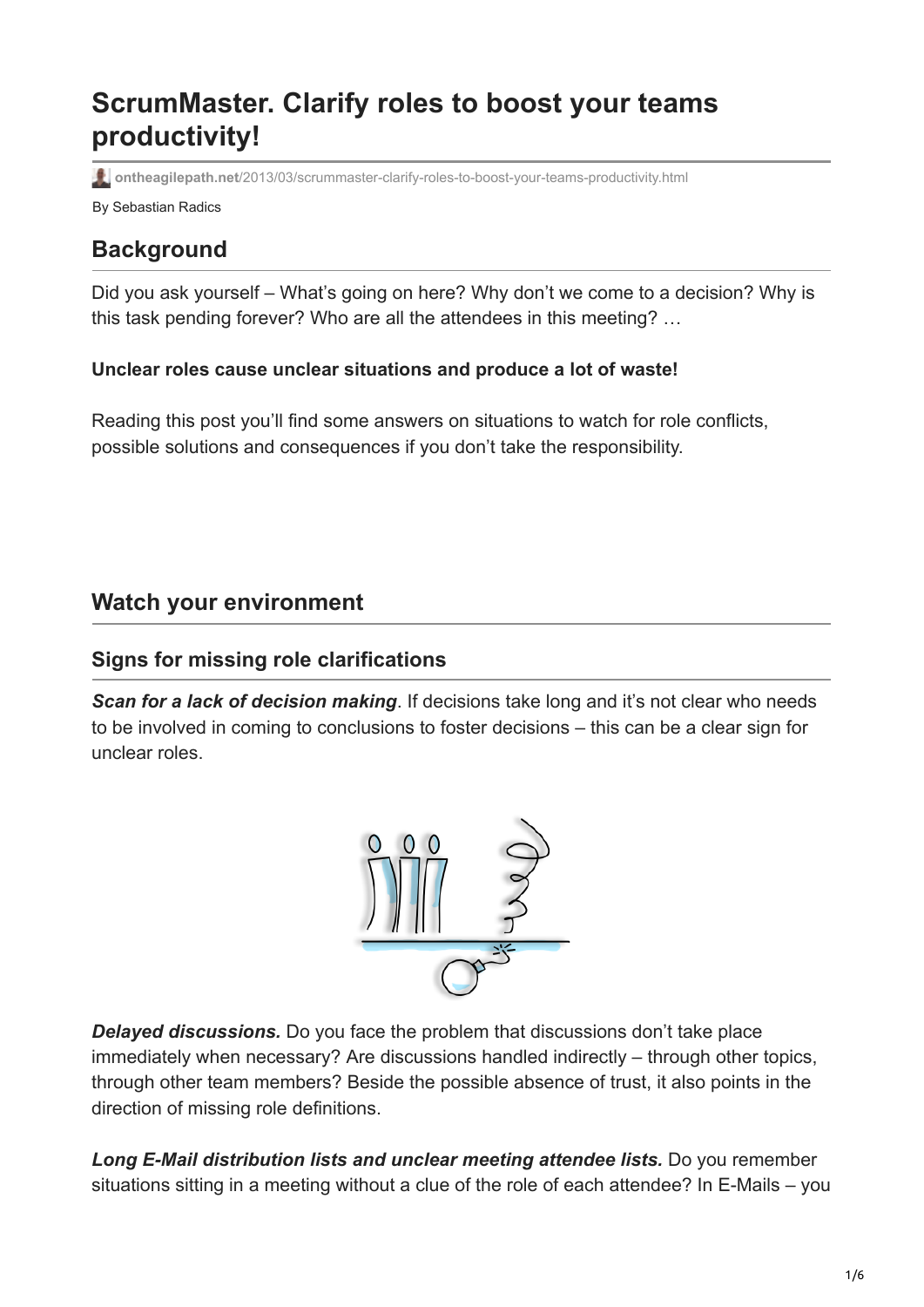ask yourself whom to add to the subscription list and to be sure you add some more and later there are still complaints from missing ones. Again, roles?



*Negative energy and tendency of subgroups bashing another.* Unclear roles lead to assumptions about the role and the connected responsibilities. This way it's ensured that assumptions don't match with facts and frustration and disappointments are the results.

*Pending tasks and missing responsibility.* You have a team (shared) responsibility – sometimes leading to no one taking the responsibility? Getting the roles clear and knowing the routes for tasks is important to avoid waste by delays.

#### **Possible consequences of unclear roles**



*Friction and stress.* Through assumptions about one's role and often missing communication, team member drift away from each other. Taking tasks on their own, causing irritations by the peer feeling responsible for it. Slowly but surely you feel and later see increasing walls, causing stress and friction in the whole team.

*Waste!* A lot of not necessary communication to go the save way and missing knowledge, whom to talk to. Delays in decisions. Raising emotions based on disappointments – causing lost focus in projects. Meta discussions, spreading discussions – not solution focussed. Doubled work – because it's not clear how does what and why.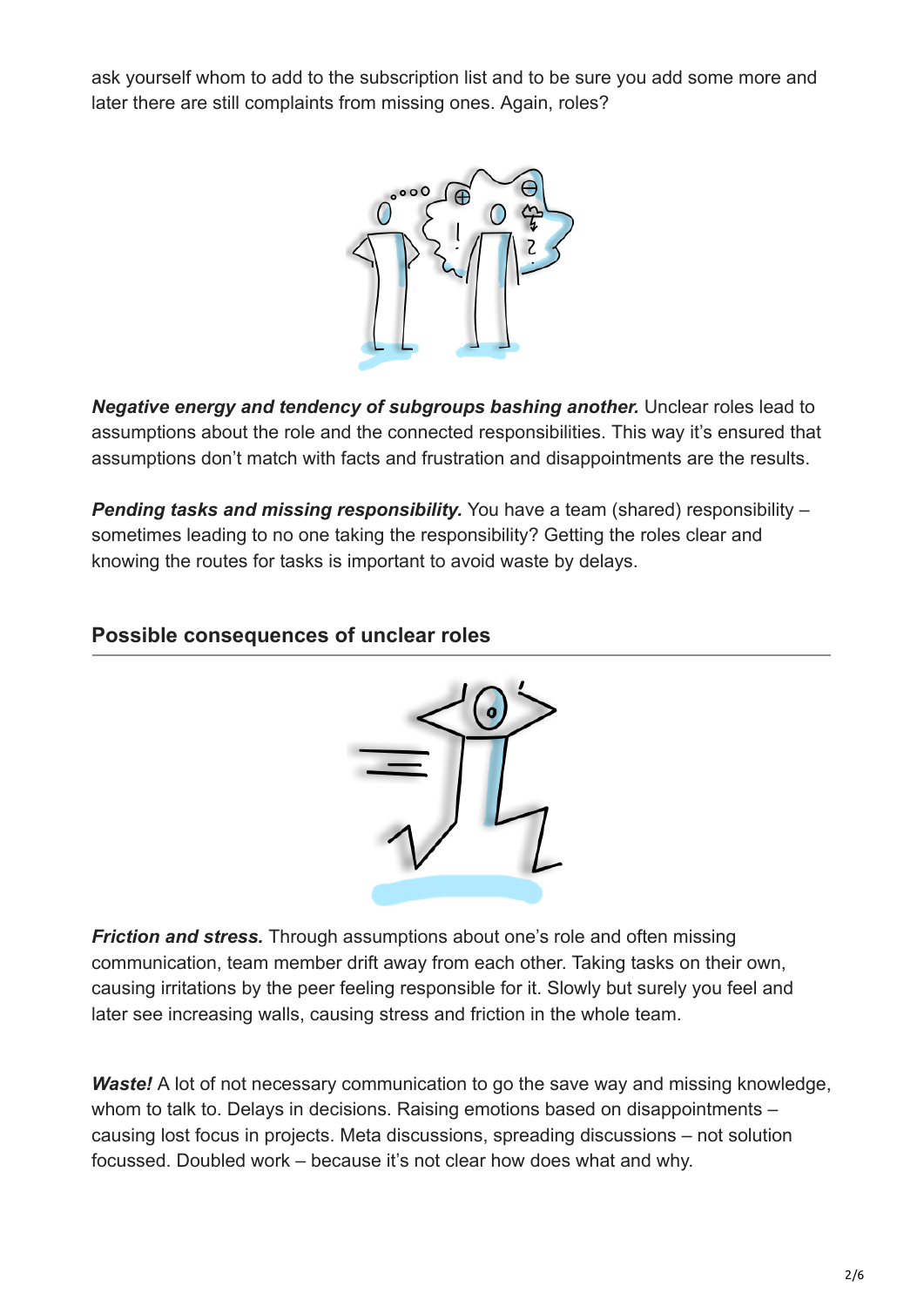## **ScrumMaster – do you see your role?**

*Observe.* You can see distractions, disharmony, lack of decision making, pending tasks,… during the daily work with the team. It's inherent in your role and your responsibility.

- Check for pending tasks in the daily Scrum. Ask for clarification who does what e.g. Who does the review together? Who starts the test? Who implements class XYZ? I recommend a name shortcut on the task card as soon as you start working on the task (not before ;-))
- Check if meetings have a well defined agenda, that the attendee list is sufficient and everyones role in the meeting is clear
- Watch discussion paths. Is the same topic discussed again and again among different peers? Why?



*Make it transparent.* Discuss your observations in the retrospective (or even immediately). As soon as you feel the routes are not clear in the team, you should act as the mirror to the team!

Ask for suggestions to solve it and depending on your team maturity level – guide or coach the team (respecting the already Scrum inherent role descriptions – ScrumMaster, ProductOwner, Dev Team).

*Transparency* is an important step.

*Visualize the roles.* Note the teams conclusions for later recaps with new team members and the team itself (sometimes we forget things ;-).

*Foster clarification.* What roles does the team need and who fulfills the roles. Who takes the responsibility and makes final decisions?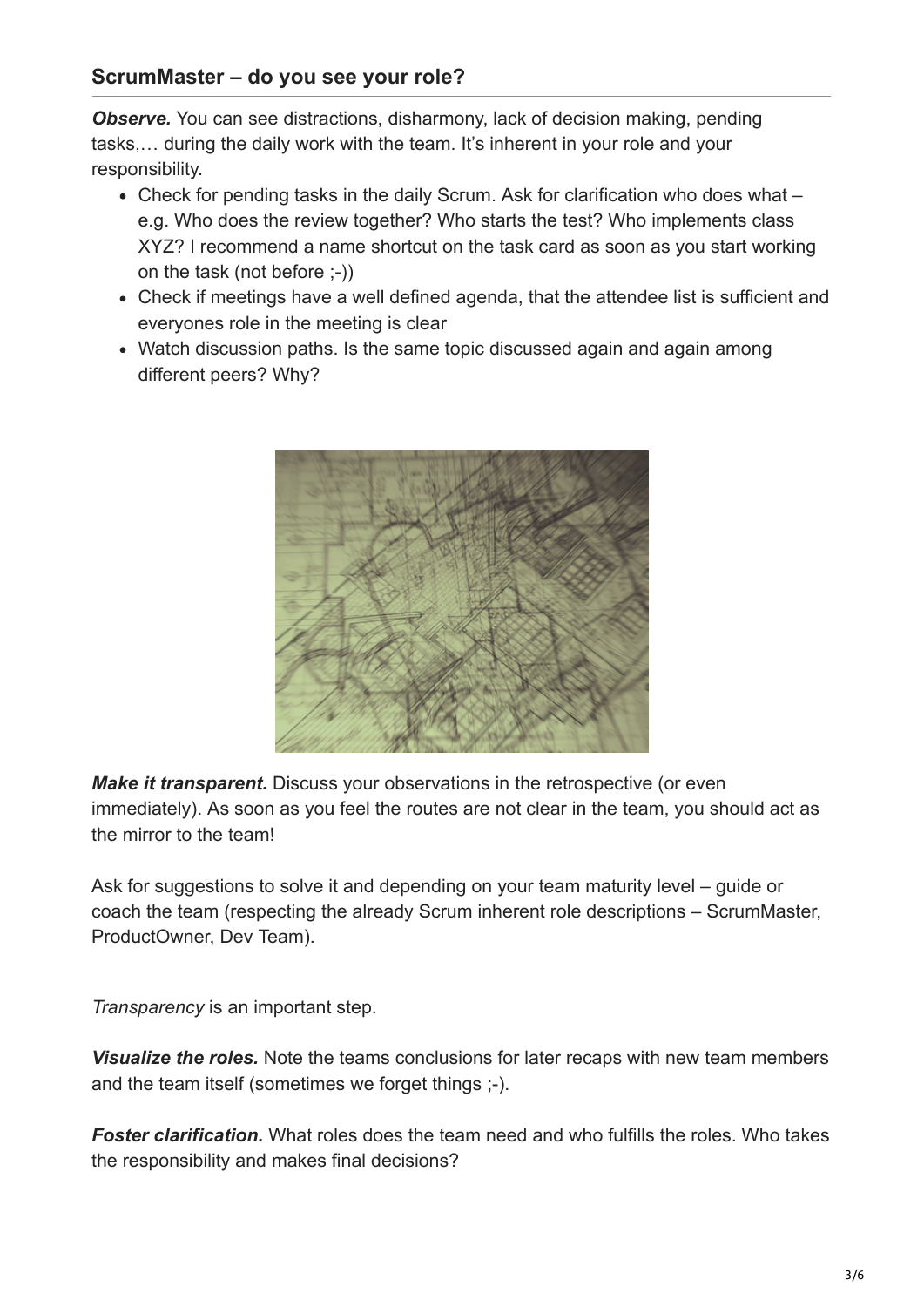*Respect but also challenge hierarchy.* Sometimes you need to escalate topics. It's best to try it first via the hierarchy. But sometimes the hierarchy is weak. It's the ScrumMasters strength to challenge it and go the way necessary!

**If it smells, clarify it!**

## **Circles of influence**

*In the Scrum team* (including Product Owner and ScrumMaster). This is the ScrumMasters direct circle of influence. It's your daily task to check for possible role irritations.



*Across teams.* Check for missing role clarity for the Scrum of Scrum, Scrum of ScrumMaster, Scrum of Architects, Scrum of Testers,…. Discuss role definitions among the ScrumMasters to enable cross team learning.

*With Stakeholders.* Check with the product owner if the role and influence of the stakeholders is clear for the team. What is their circle of influence?

*With external partners* (freelancer, implementation partners). Do they know your teams role distribution. Does the team have the picture what to expect from an external?

**With management.** Who are the contact points in management for what questions? How does management influence with the project work? To whom to escalate, if necessary.

## **Potential sources of role clashes**

Architecture. Who has the final say? How to consolidate architecture across teams?

*Testing.* What kind of tests do you need and who defines and implements them? For sure a source of necessary clarification as soon as you start working with an agile tester in your team.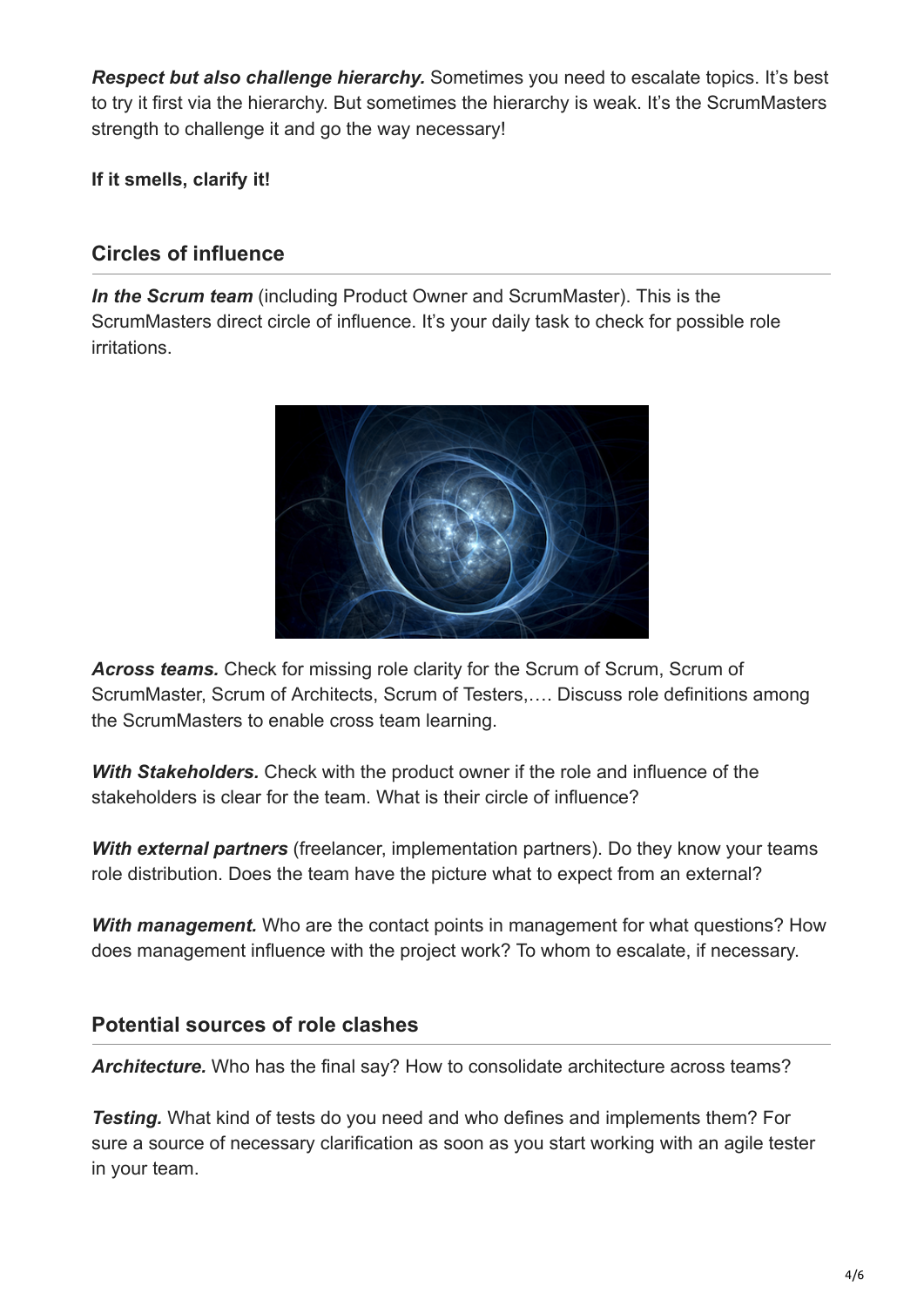

**ScrumMaster, ProductOwner, Dev team.** Although a lot is written by the agile community about the roles – in reality it is often still a lot of discussion necessary who does what and why.

As this changes with the team's maturity level too – another important area for support by the ScrumMaster.

*ScrumMaster and next management level.* A clear potential role conflict, if not properly discussed and defined right from the beginning. There are a lot of overlapping parts, especially in newly setup Scrum environments. It is up to you to open the discussion and remove assumption based role finding.

*Management and Management.* Who decides in what area? What is the circle of influence and how does it affect the team(s)? Implies – whom to contact. A not that easy to walk area … but the most important as decisions often have a high impact on your environment.

## **Beware agility**

Clarifying roles is important to enable a smooth flow.



But to narrowed role usage and insisting on roles can hinder agility. Being agile means constant inspection and adaption – roles are included.

If a role does not any longer make sense, change it or remove it (as long as you really checked for consequences and you know what you do. Destroying the memeplex